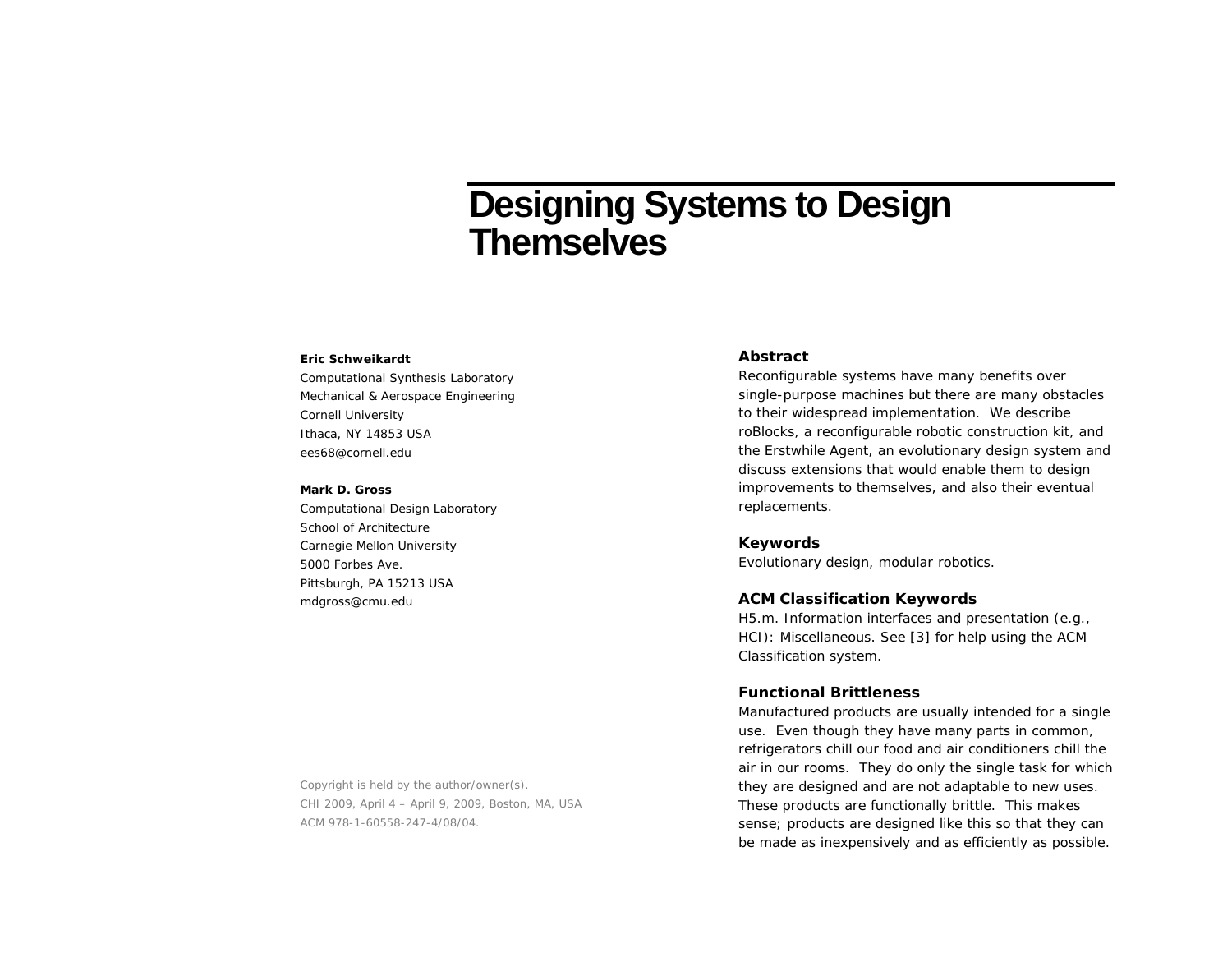Designing for a single usage scenario allows manufacturers to pare away material and redundancy so that the product is optimized for cost, but also only useful for its intended function.

Another possibility is to design with reconfiguration in mind. A reconfigurable "construction kit" of parts has many advantages over a brittle manufactured product including adaptability and easy repair. LEGO, for instance, typically occupies children for far more time than a single-purpose toy. By assembling the parts into a certain configuration, then breaking it down and reassembling a different configuration, kids can effectively have many different toys. Reconfigurable kits are vastly superior to single-purpose products when thinking about longer time scales: instead of adding to the landfill, a kit can be reconfigured for a different use, user, or scenario. How often does one see a LEGO set, compared to a single-purpose toy, in the trash?

#### **Costs**

A kit of modules that can be configured into a refrigerator or an air conditioner will necessarily be more expensive than either of the optimized single-use items it is designed to replace. Cost is one important reason that these types of kits are not available, although the staggering number of adults interested in children's construction kits suggests that there may be a market for "adult" reconfigurable systems, even at great cost. But cost scales will change in the future. As energy and raw materials become more expensive, re-use and reconfigurable products will become more attractive. The problem of cost is also closely related to scale. If kits are designed with a reasonably small number of different modules (that can then be

configured to replace several existing single-use products), economies of mass production reduce manufacturing costs significantly. Another reason that such kits are not available is that so far little effort has gone toward engineering and manufacturing them. This is both a consequence of cost, but also because until quite recently the components and manufacturing technologies made it prohibitively difficult to seriously consider this strategy. However, recent shifts in materials and manufacturing are changing the balance of this equation. As it becomes thinkable to build reconfigurable complex engineered systems out of a construction kit, new challenges and opportunities in design arise. We have been considering these in the microcosm of a toy system, roBlocks.

#### **roBlocks**

roBlocks is a construction kit that children as young as about eight can use to build robots before learning how to program. The kit is a collection of 40mm cubes with



**Figure 1.** A simple roBlocks robot.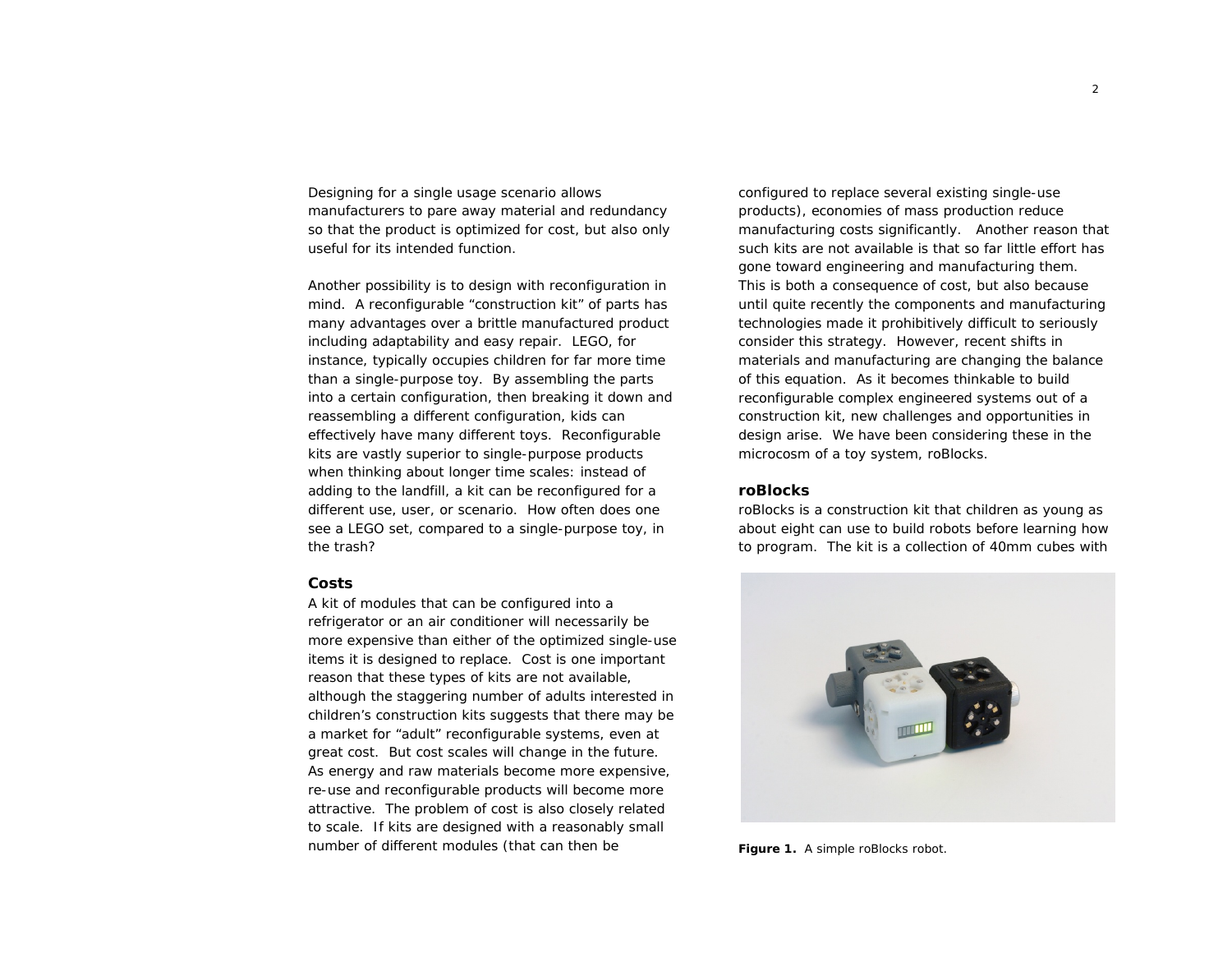magnetic connectors that can be easily assembled any module can connect to any other module. The several different module types include sensors, actuators, and operators. Each module contains a microcontroller, and the behavior of a construction emerges from local interactions between adjacent modules. Behavior is a direct result of topology, so as kids reconfigure modules, they are both assembling the physical robot and at the same time programming it. Our user testing suggests that roBlocks can be an effective tool for thinking about complexity, but that constructions with many modules can quickly become confusing [1]. We have been experimenting with the Erstwhile Agent, an automated design system we built to explore, more systematically, the design space afforded by systems like roBlocks.

#### **Erstwhile Agent**

The Erstwhile Agent (EA) is a software system that attempts to design roBlocks constructions that meet requirements specified by a user. It uses evolutionary



Figure 2. A roBlocks robot designed by the Erstwhile Agent is evaluated in simulation.

algorithms (crossover, mutation, and elitism) to generate and refine a population of candidate constructions over a series of generations. Each candidate is evaluated against design requirements in 3D physical simulation and assigned a fitness score. We have seen promising results from the EA when it is directed to design both fast moving and stable constructions, and we have even seen the EA produce robots that are innovative.

#### Asking More Questions of an Algorithm

Watching the EA design and evaluate different constructions in an attempt to satisfy our requirements is appealing; we can enjoy a quiet cup of coffee while the algorithm does our design work for us. But the question arises: is roBlocks the best kit of parts to meet these design requirements? After all, many of the decisions in the roBlocks kit were somewhat arbitrary; functions are encapsulated into modules in a scheme that makes intuitive sense to us, but not in a scheme that was tested to show the most flexibility in recombination. Fortunately, the EA's architecture supports asking this question: the specifications of the hardware kit are encoded as variables in the framework's code base, so these variables can be mutated and evolved just as the data structures that represent constructions are changed over time.

We might begin by allowing the algorithm to modify the program that runs on each module's microcontroller. Evolving robot control programs has been successful in many applications [2], and changing the code in each module would allow for more complex control structures and reduce the need for chains of operator blocks. We might allow the algorithm to modify the physical geometry of the modules. Does a kit of